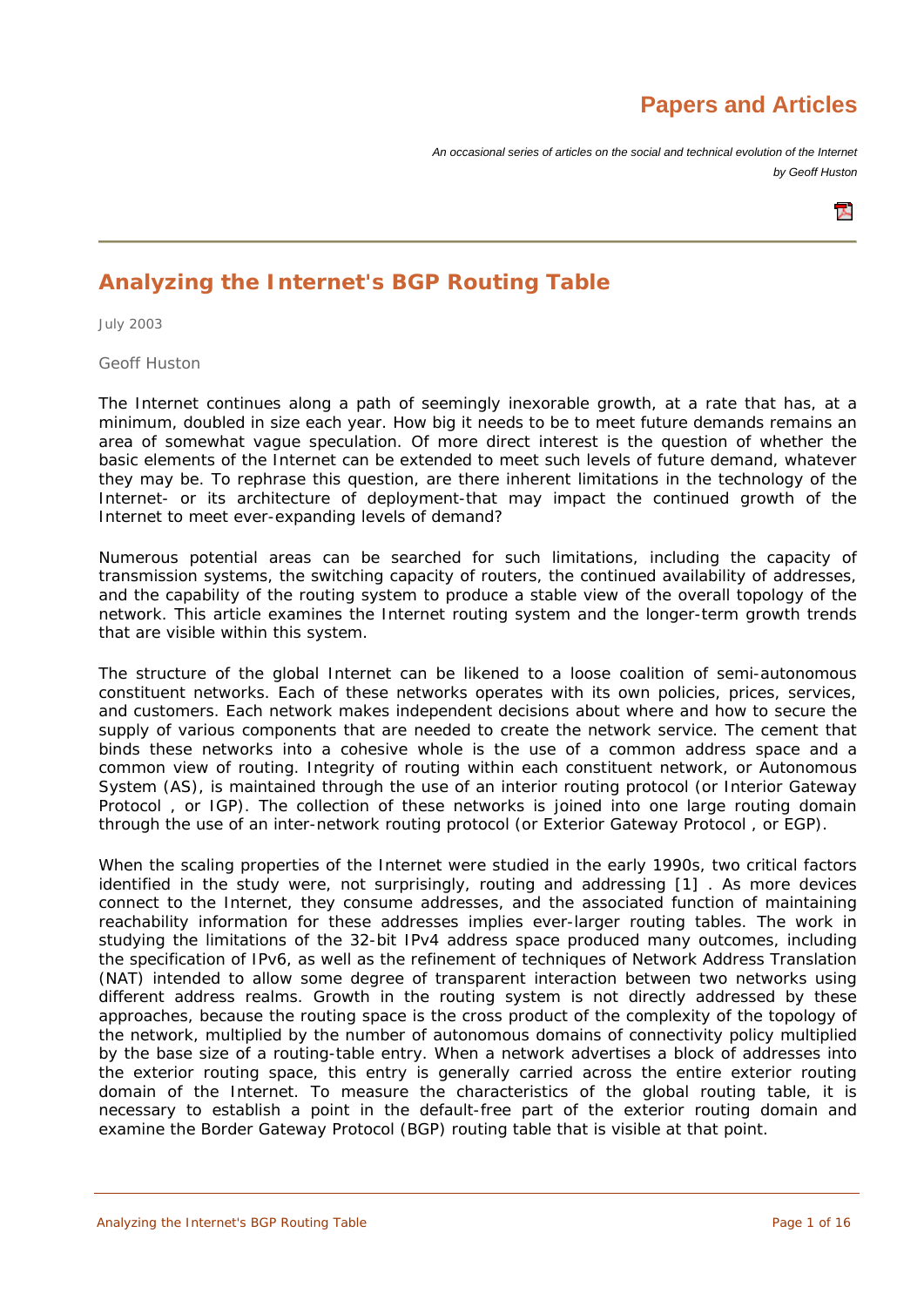Measurements of the size of the routing table were somewhat sporadic in the beginning, and many measurements were taken at approximately monthly intervals from 1988 until 1992 at Merit [2] . This effort was resumed in 1994 by Erik-Jan Bos at Surfnet in the Netherlands, who commenced measuring the size of the BGP table at hourly intervals at the start of that year. This measurement technique was adopted by the author in 1997, using a measurement point located at the edge of AS 1221 in Australia, again using an hourly interval for the measurement [6] . The result of these efforts is that we now have a detailed view of the dynamics of the Internet routing-table growth that spans 13 years (Figure 1).

*Figure 1: BGP Table Growth 1988-2000*



# **BGP Table Growth**

At a gross level, there appear to be four distinct phases of growth visible in this data.

## **Pre-CIDR Growth**

The initial characteristics of the routing-table size from 1988 until April 1994 show definite characteristics of exponential growth (Figure 2). Much of this growth can be attributed to the growth in deployment of the historical Class C address space (/24 address prefixes). Unchecked, this growth would have lead to saturation of the BGP routing tables in nondefault routers within a few years. Estimates of the time at which this would have happened vary somewhat, but the overall observation was that the growth rates were exceeding the growth in hardware and software capability of the deployed network at that time.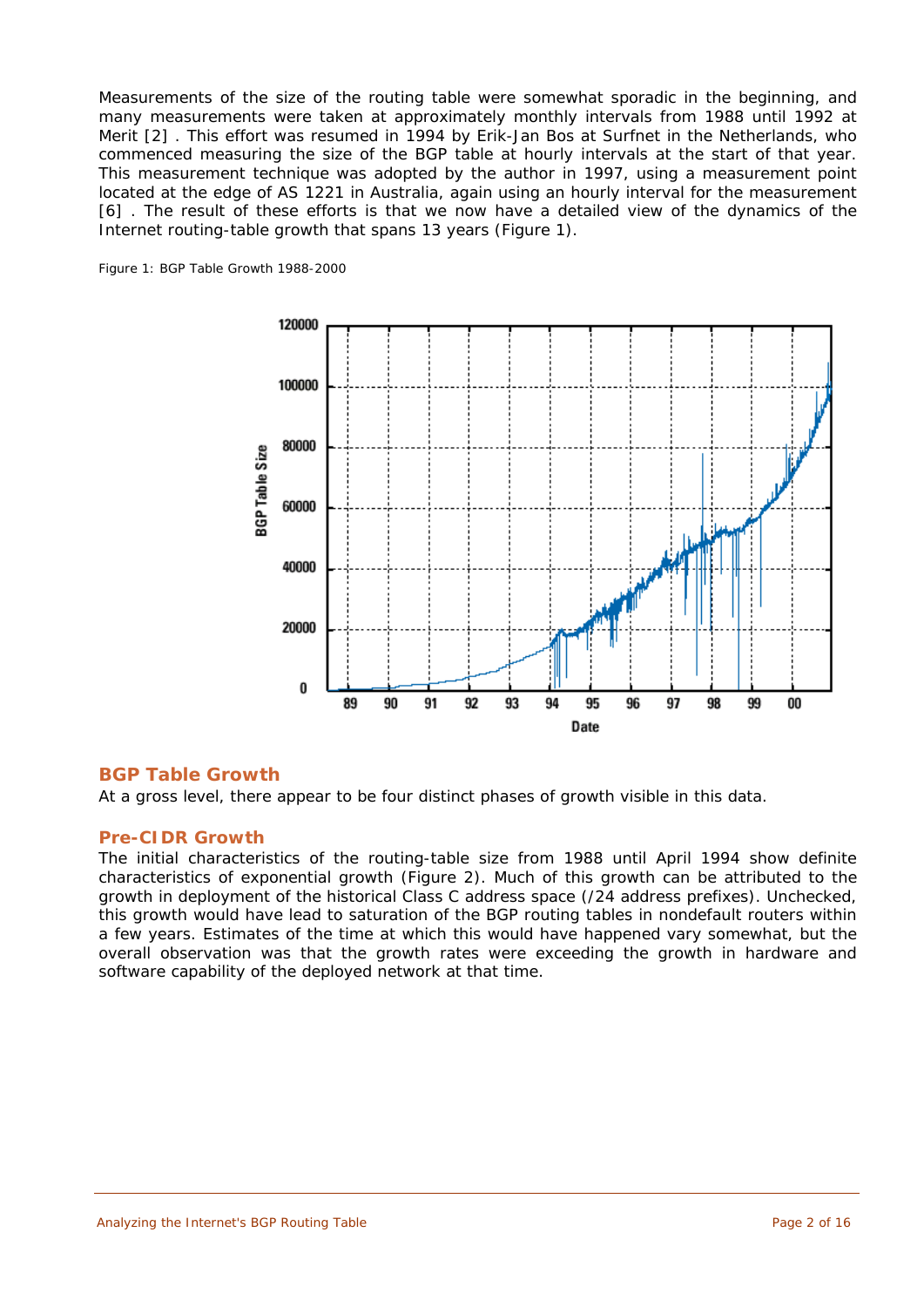

#### **CIDR Deployment**

The response from the engineering community was the introduction of routing software that dispensed with the requirement for the Class A, B, and C address delineation, replacing this scheme with a routing system that carried an address prefix and an associated prefix length. A con certed effort was undertaken in 1994 and 1995 to deploy *Classless Interdomain Routing* (CIDR), based on encouraging deployment of the CIDR-capable version of the BGP protocol, BGP4. The effects of this ef fort are visible in the routing table (Figure 3). Interestingly enough, the efforts of the *Internet Engineering Task Force* (IETF) CIDR Deploy ment Working Group are visible in the table, with downward movements in the size of the routing table following each IETF meeting.

*Figure 3: BGP Table Growth 1994-1995*



The intention of CIDR was one of supporting an address architecture termed "provider address aggregation," where a network provider is al located an address block from the address registry, and announces this entire block into the exterior routing domain. Customers of the pro- vider use a suballocation from this address block, and these smaller routing elements are aggregated by the provider and not directly passed into the exterior routing domain. During 1994, the size of the routing table remained relatively constant at approximately 20,000 entries as the growth in the number of providers announcing address blocks was matched by a corresponding reduction in the number of address announcements as a result of CIDR aggregation.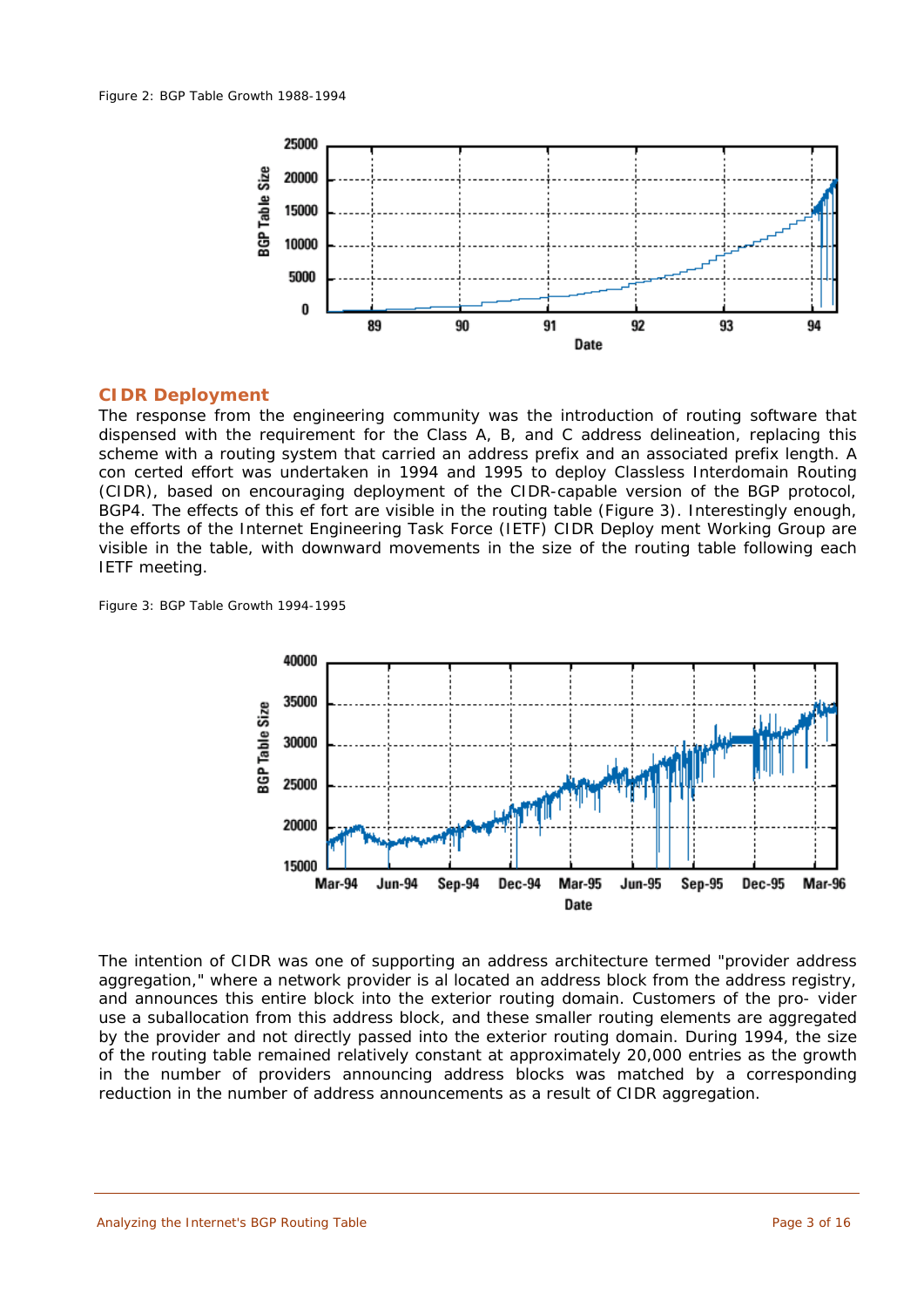#### **CIDR Growth**

For the next four years until the start of 1998, CIDR proved remarkably effective in damping unconstrained growth in the BGP routing table. While other metrics of Internet size grew exponentially during this period, the BGP table grew at a linear rate, adding about 10,000 entries per year. (Figure 4). Growth in 1997 and 1998 was even lower than this linear rate. Although the reasons behind this are somewhat speculative, it is relevant to note that this period saw intense aggregation within the *Internet Service Provider* (ISP) industry, and in many cases this aggregation was accompanied by large-scale renumbering to fit within provider-based aggregated address blocks. During this period, credit for this trend also must be given to Tony Bates, whose weekly reports of the state of the BGP address table, including listings of further potential for route aggregation, provided considerable incentive to many providers to improve their levels of route aggregation [4].

*Figure 4: BGP Table Growth 1995-1998*



A close examination of the table reveals a greater level of stability in the routing system at this time. The short-term (hourly) variation in the number of announced routes decreased, both as a percentage of the number of announced routes and in absolute terms. One of the other benefits of using large aggregate address blocks is that an instability at the edge of the network is not immediately propagated into the routing core. The instability at the last hop is absorbed at the point at which an aggregate route is used in place of a collection of more specific routes. This, coupled with widespread adoption of BGP route flap damping, has been every effective in reducing the short-term instability in the routing space. It has been observed that whereas the absolute size of the BGP routing table is one factor in scaling, another is the processing load imposed by continually updating the routing table in response to individual route withdrawals and announcements. The encouraging picture from this table is that the levels of such dynamic instability in the network have been reduced considerably by a combination of route flap damping and CIDR.

## **Current Growth**

In late 1998, the trend of growth in the BGP table size changed radi cally, and the growth for the past two years is again showing all the signs of a reestablishment of exponential growth. It appears that CIDR has been unable to keep pace with the levels of growth of the Internet.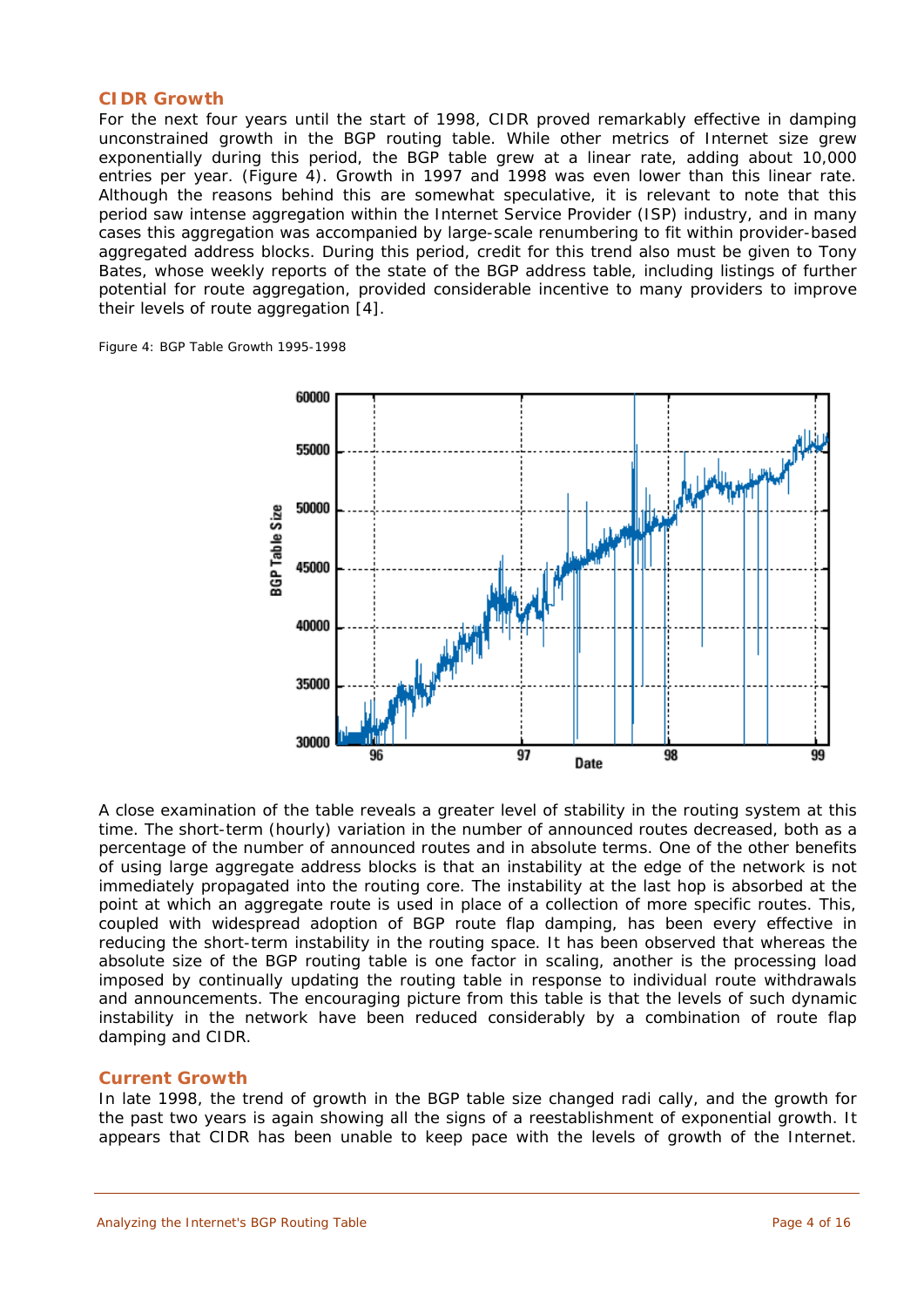(Figure 5). Once again the concern is that this level of growth, if sus tained, will outstrip the capability of hardware, or current capability of the BGP routing protocol, or possibly both.

*Figure 5: BGP Table Growth 1998-2000*



# **Related Measurements Derived from BGP Table**

The level of analysis of the BGP routing table has been extended in an effort to identify the reasons for this resumption of exponential growth. Current analysis includes measuring the number of ASs in the routing system, and the number of distinct AS paths, the range of addresses spanned by the table, and the average span of each routing entry.

## **AS Number Consumption**

Each network that is multihomed within the topology of the Internet and wishes to express a distinct external routing policy must use an AS to associate its advertised addresses with such a policy. In general, each network is associated with a single AS, and the number of ASs in the default-free routing table tracks the number of entities that have unique routing policies. There are some exceptions to this, including large glo bal transit providers with varying regional policies, where multiple ASs are associated with a single network, but such exceptions are relatively uncommon. The trend of AS number deployment over the past four years is also exponential (Figure 6). The growth in the number of ASs can be correlated with the growth in the amount of address space spanned by the BGP routing table. At the end of 2000, the span of ad vertised addresses is growing at an annual rate of 7 percent, while the number of ASs is growing by 51 percent. Each AS is, on average advertising smaller address ranges. This points to increasingly finer levels of routing detail being announced into the global routing domain, a trend that causes some level of concern.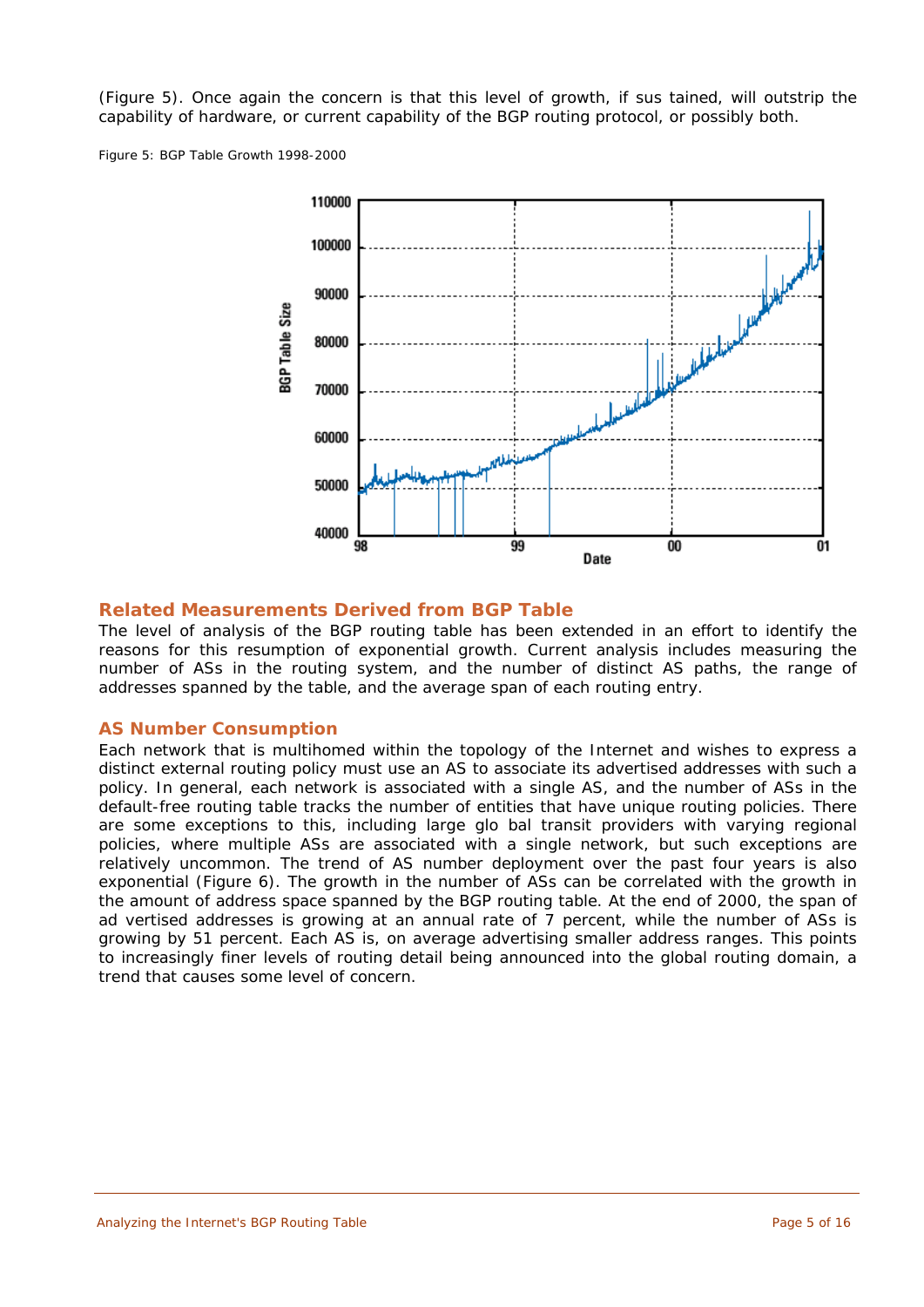

This is a likely result of an increasingly dense interconnection mesh, where an increasing number of networks are moving from a single-homed connection into multihoming and peering. The spur for this may well be the declining unit costs of communications bearer services.

If this rate of growth continues, the 16-bit AS number set will be ex-hausted by late 2005 (Figure 7). Work is under way within the IETF to modify the BGP protocol to carry AS numbers in a 32-bit field [5] . Al-though the protocol modifications are relatively straightforward, the major responsibility rests with the operations community to devise a transition plan that will allow gradual transition into this larger AS number space.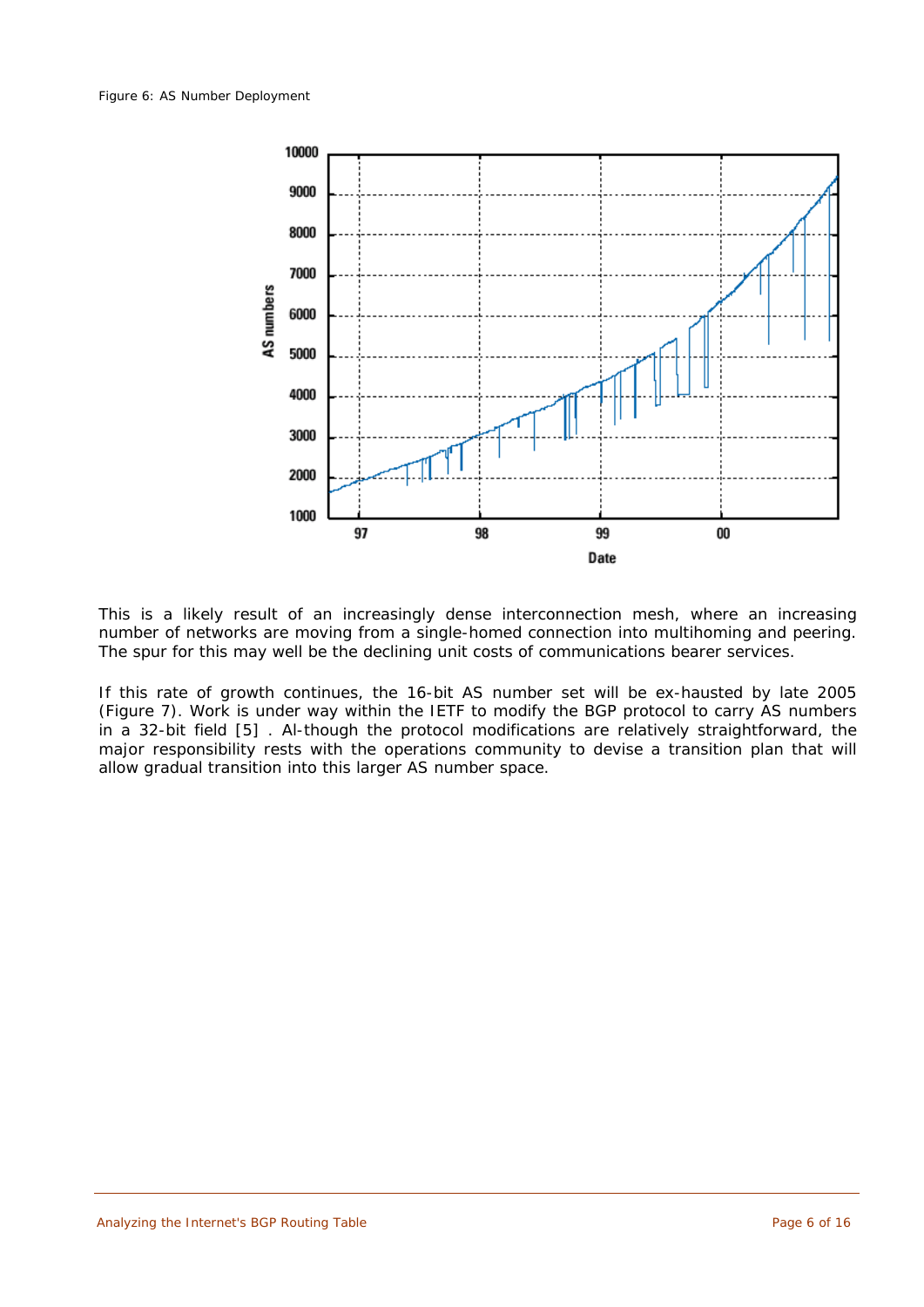

**AS Number Usage Projection** 

# **Average Prefix Length of Advertisements**

The intent of CIDR aggregation was to support the use of large aggre gate address announcements in the BGP routing table. To check whether this is still the case, researchers have tracked the average span of each BGP announcement for the past 12 months. The data indicates a de cline in the average span of a BGP advertisement from 16,000 individual addresses in November 1999 to 12,100 in December 2000 (Figure 8). This corresponds to an increase in the average prefix length from /18.03 to /18.44. Separate observations of the average prefix length used to route traffic in operation networks in late 2000 indicate an average length of 18.1 [8] . Again, this trend is cause for concern because it implies the increasing spread of traffic over greater numbers of increasingly finer forwarding-table entries. This, in turn, has implications for the design of high-speed core routers, particularly when extensive use is made of cached forwarding entries within the switching subsystem.

One potential scenario is that the size of the advertisement continues to decrease. With the widespread use of address translation gateway sys tems, such as NAT, and the continued concern over the finite nature of the IPv4 address pool, this is certainly a highly likely scenario. Projec tions of the average prefix length of advertisements using current trends in the number of BGP table entries and the total address span adver tised in the BGP table indicate a lengthening of the average prefix length of advertisements by 1 bit length every 29 months. This has implica tions in the lookup algorithms used in routing design, depending on the space/time trade-offs used in the lookup algorithm design. This trend implies that either lookups need to search deeper through the prefix chain to find the necessary forwarding entry, requiring faster memory subsystems to perform each lookup, or the lookup table needs to be both larger and more sparsely populated, increasing the requirements for high-speed memory within the router forwarding subsystem.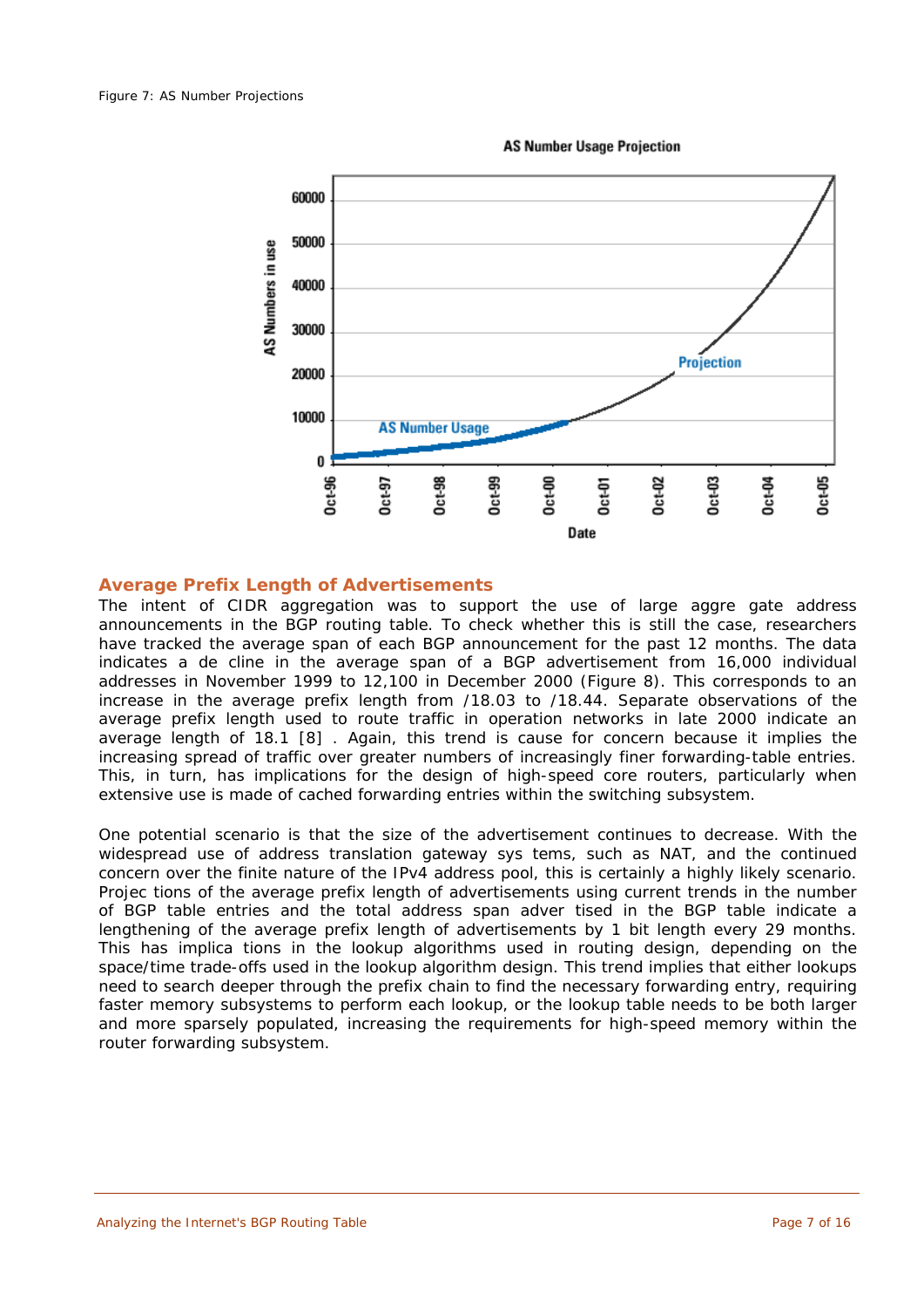

# **Prefix Length Distribution**

In addition to looking a type average prefix length, the analysis of the BGP table also includes an examination of the number of advertisements of each prefix length.

An extensive effort was introduced in the mid-1990s to move away from extensive use of the Class C space and to encourage providers to advertise larger address blocks. This has been reinforced by the address registries who have used provider allocation blocks of /19 and, more re-cently, /20. These measures were introduced when there were approxi-mately 20,000 to 30,000 entries in the BGP table. It is interesting to note that five years later, of the 96,000 entries in the routing table, about 53,000 entries have a /24 prefix. In absolute terms, the /24 prefix set is the fastest-growing prefix set in the entire BGP table.

The routing entries of these smaller address blocks also show a much higher level of change on an hourly basis. Although a large number of BGP routing points perform route flap damping, there is still a very high level of announcements and withdrawals of these entries in this particular area of the routing table when viewed using a perspective of route updates per prefix length. Given that the number of these small prefixes is growing rapidly, there is cause for some concern that the total level of BGP flux, in terms of the number of announcements and withdrawals per second, may be increasing, despite the pressures from flap damping. This concern is coupled with the observation that, in terms of BGP stability under scaling pressure, it is not the absolute size of the BGP table that is of prime importance, but the rate of dynamic path recomputations that occur in the wake of announcements and withdrawals. Withdrawals are of particular concern because of the number of transient intermediate states that the BGP distance-vector algorithm explores in processing a withdrawal. Current experimental observations indicate a typical convergence time of about 2 minutes to propagate a route withdrawal across the BGP domain [7] . An increase in the density of the BGP mesh, coupled with an increase in the rate of such dynamic changes, does have serious implications in maintaining the overall stability of the BGP system as it continues to grow.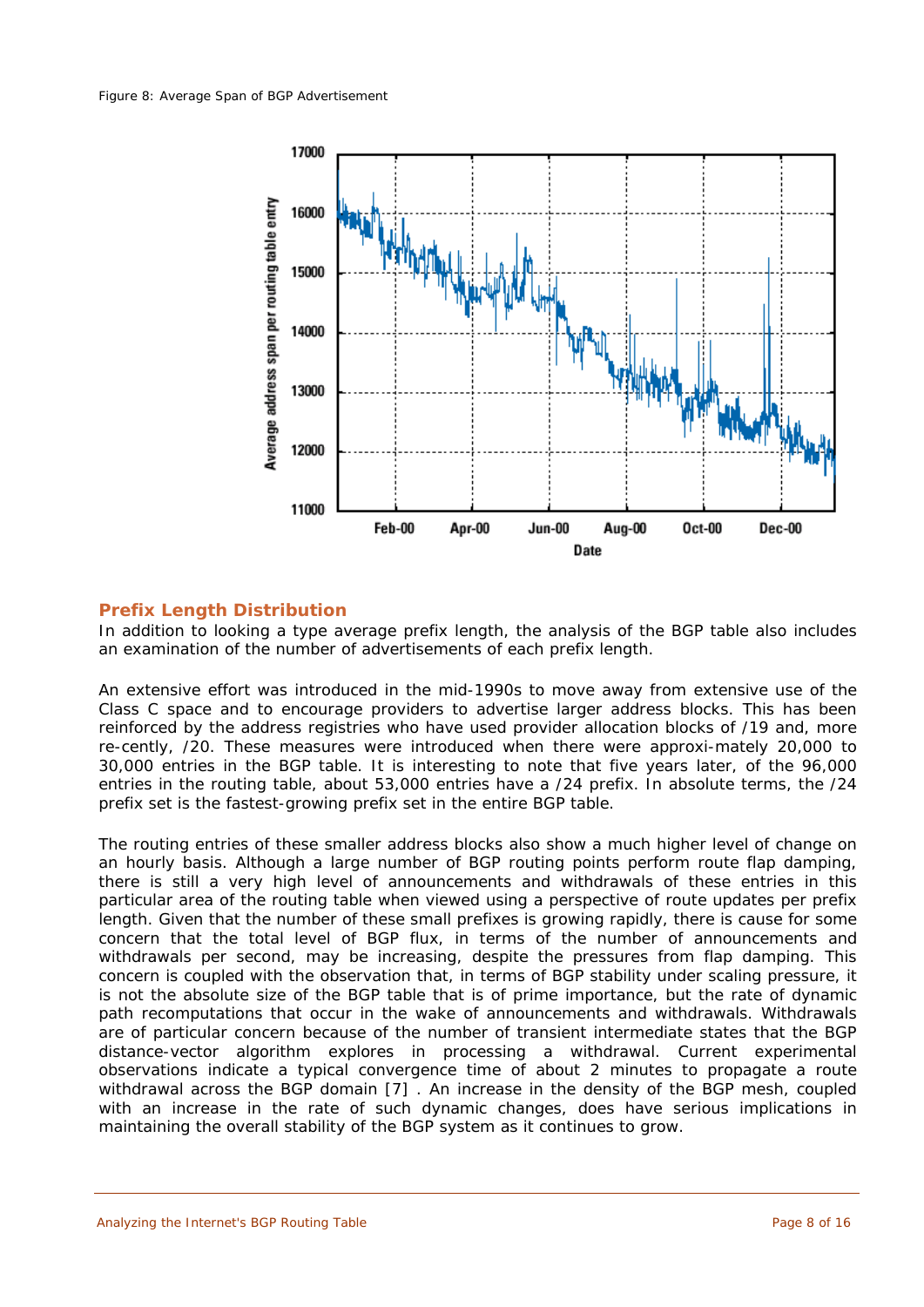The registry allocation policies also have had some impact on the routing-table prefix distribution. The original registry practice was to use a minimum allocation unit of a /19, and the 10,000 prefix entries in the /17 to /19 range are a consequence of this policy decision. More recently, the allocation policy now allows for a minimum allocation unit of a /20 prefix, and the /20 prefix is used by about 4000 entries; in relative terms, this is one of the fastest-growing prefix sets. The number of entries corresponding to very small address blocks (smaller than a /24), although small in number as a proportion of the to tal BGP routing table, is the fastest growing in relative terms. The number of /25 through /32 prefixes in the routing table is growing faster, in terms of percentage change, than any other area of the routing table. If prefix length filtering were in widespread use, the practice of an nouncing a very small address block with a distinct routing policy would have no particular beneficial outcome, because the address block would not be passed throughout the global BGP routing domain and the propagation of the associated policy would be limited in scope. The growth of the number of these small address blocks, and the diversity of AS paths associated with these routing entries, points to a relatively lim ited use of prefix-length filtering in today's Internet. In the absence of any corrective pressure in the form of widespread adoption of prefix- length filtering, the very rapid growth of global announcement of very small address blocks is likely to continue.

# **Aggregation and Holes**

With the CIDR routing structure, it is possible to advertise a more specific prefix of an existing aggregate. The purpose of this more specific announcement is to punch a "hole" in the policy of the larger aggregate announcement, creating a different policy for the specifically referenced address prefix. Another use of this mechanism is not to promulgate a different connectivity policy, but to perform some rudimentary form of load balancing and mutual backup for multihomed networks. In this model, a network may advertise the same aggregate advertisement along each connection, but then advertise a set of specific advertisements for each connection, altering the specific advertisements such that the load on each connection is approximately balanced. The two forms of holes can be readily discerned in the routing tablewhile the approach of pol icy differentiation uses an AS path that is different from the aggregate advertisement, the load balancing and mutual backup configuration uses the same AS path for both the aggregate and the specific advertisements.

Although it is difficult to understand whether the use of such specific advertisements was intended to be an exception to a more general rule or that it was not intended to be within the original intent of CIDR de ployment, there appears to be very widespread use of this mechanism within the routing table. Approximately 37,500 advertisements, or 37 percent of the routing table, is being used to punch policy holes in exist ing aggregate announcements (Figure 9). Of these, the overall majority of about 30,000 routes use distinct AS paths, so that once more we are seeing a consequence of finer levels of granularity of connection policy in a densely interconnected space.

Although long-term data is not available for the relative level of such advertisements as a proportion of the full routing table, the growth level does strongly indicate that policy differentiation at a fine level within existing provider aggregates is a significant driver of overall table growth.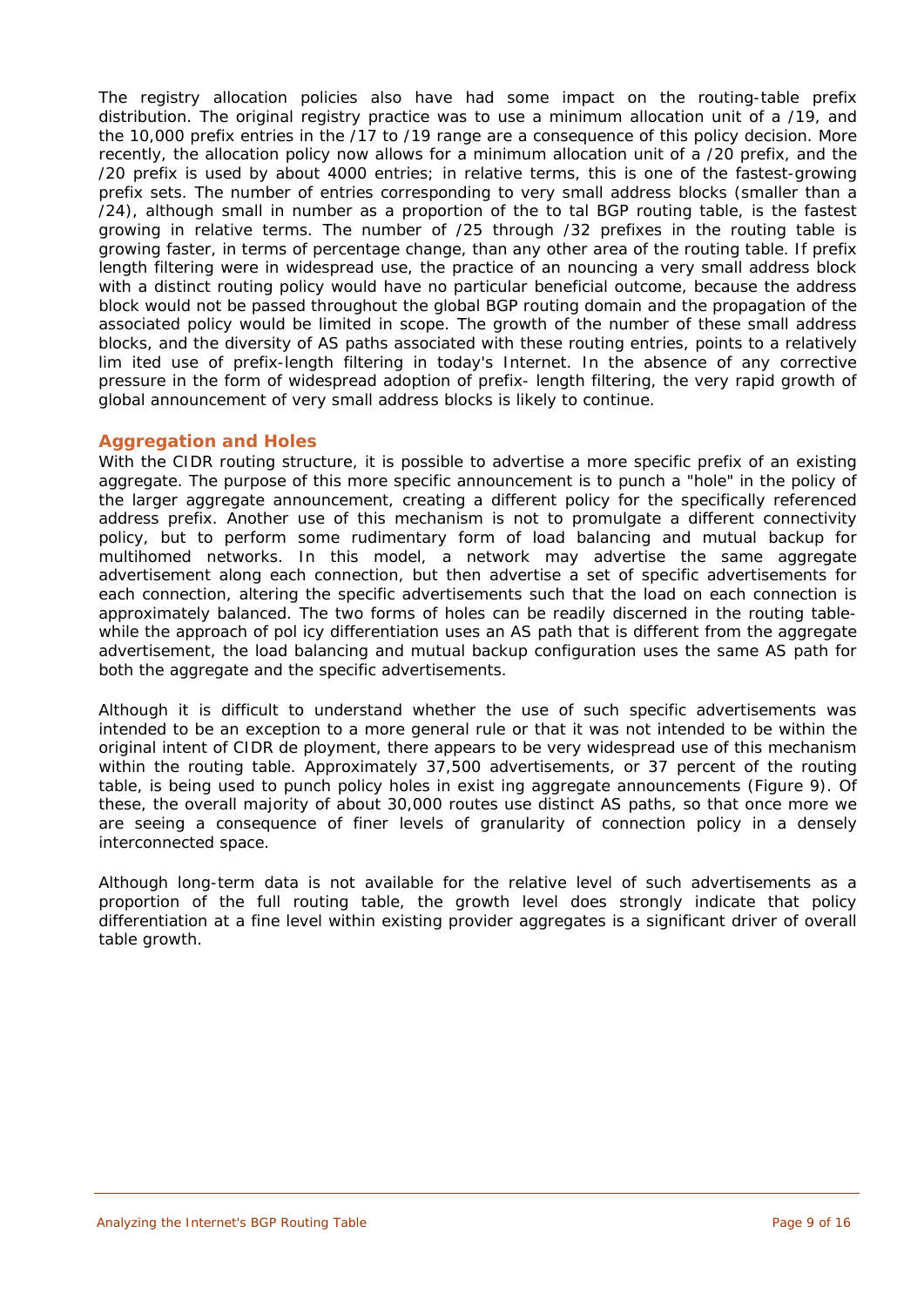

## **Address Consumption**

A decade ago there were two major concerns over scaling of the Internet, and of the two, the consumption of address space was considered to be the more immediate and compelling threat to the continued viability of the network to sustain growth.

Within the scope of this exercise, it has been possible to track the total span of address space covered by BGP routing advertisements. Over the period from November 1999 until December 2000, the span of address space has grown from 1.02 billion addresses to 1.06 billion. However, numerous /8 prefixes are periodically announced and withdrawn from the BGP table, and if the effects of these prefixes are removed, the final value of addresses spanned by the table is approximately 1.09 billion addresses (Figure 10).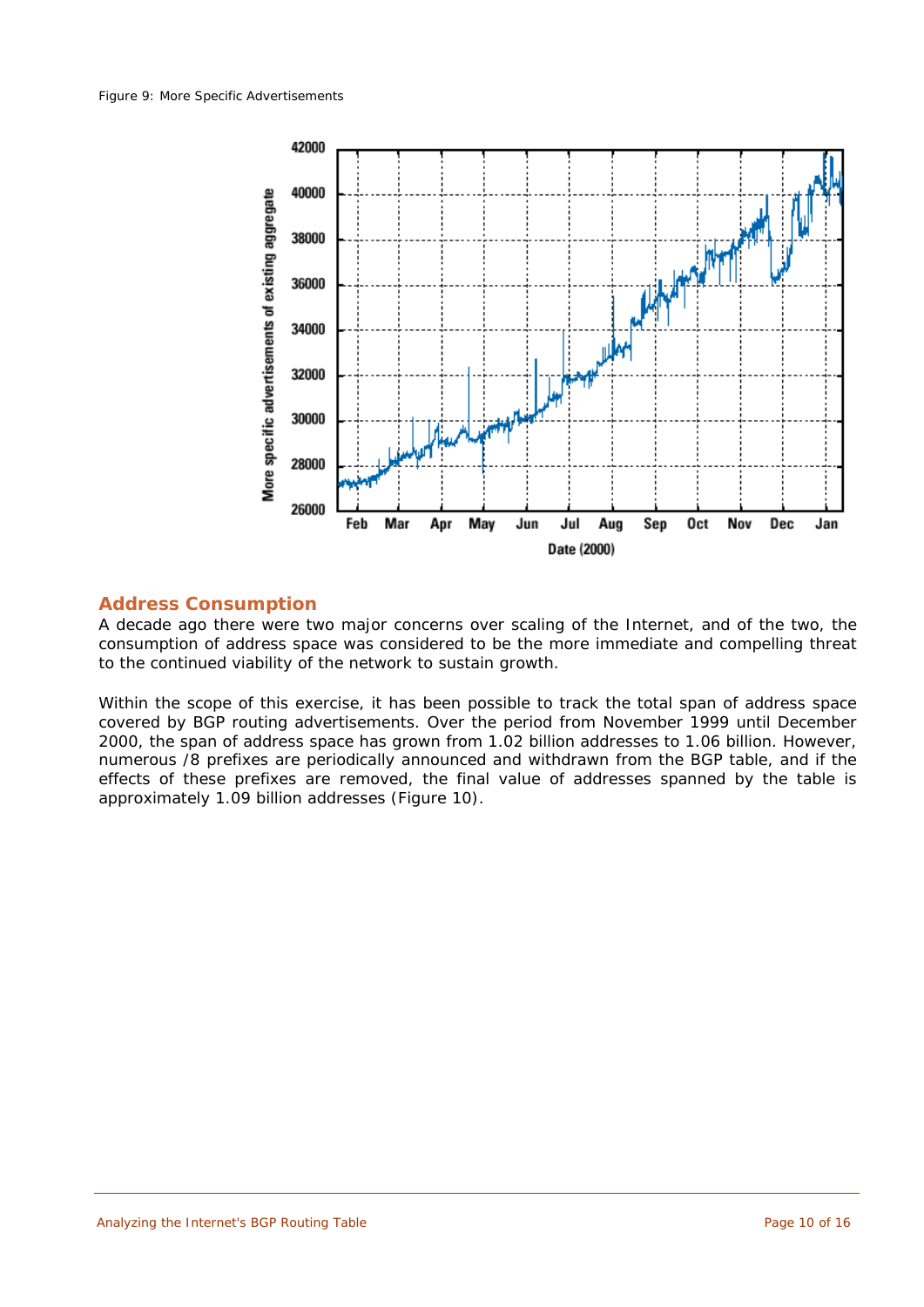

This is an annual growth rate of a little less than 7 percent, and at that rate of address deployment, the IP Version 4 address space will be able to support another 19 years of such growth (Figure 11). Compared to the 42-percent growth in the number of routing advertisements, it would appear that much of the growth of the Internet in terms of growth in the number of connected devices is occurring behind various forms of NATs. In terms of solving the perceived finite nature of the ad dress space identified just under a decade ago, the Internet appears so far to have embraced the approach of using NATs, irrespective of their various perceived functional shortcomings [3] . This observation also sup ports the observed increase of smaller address fragments supporting distinct policies in the BGP table, because such small address blocks en compass arbitrarily large networks located behind one or more NAT gateways.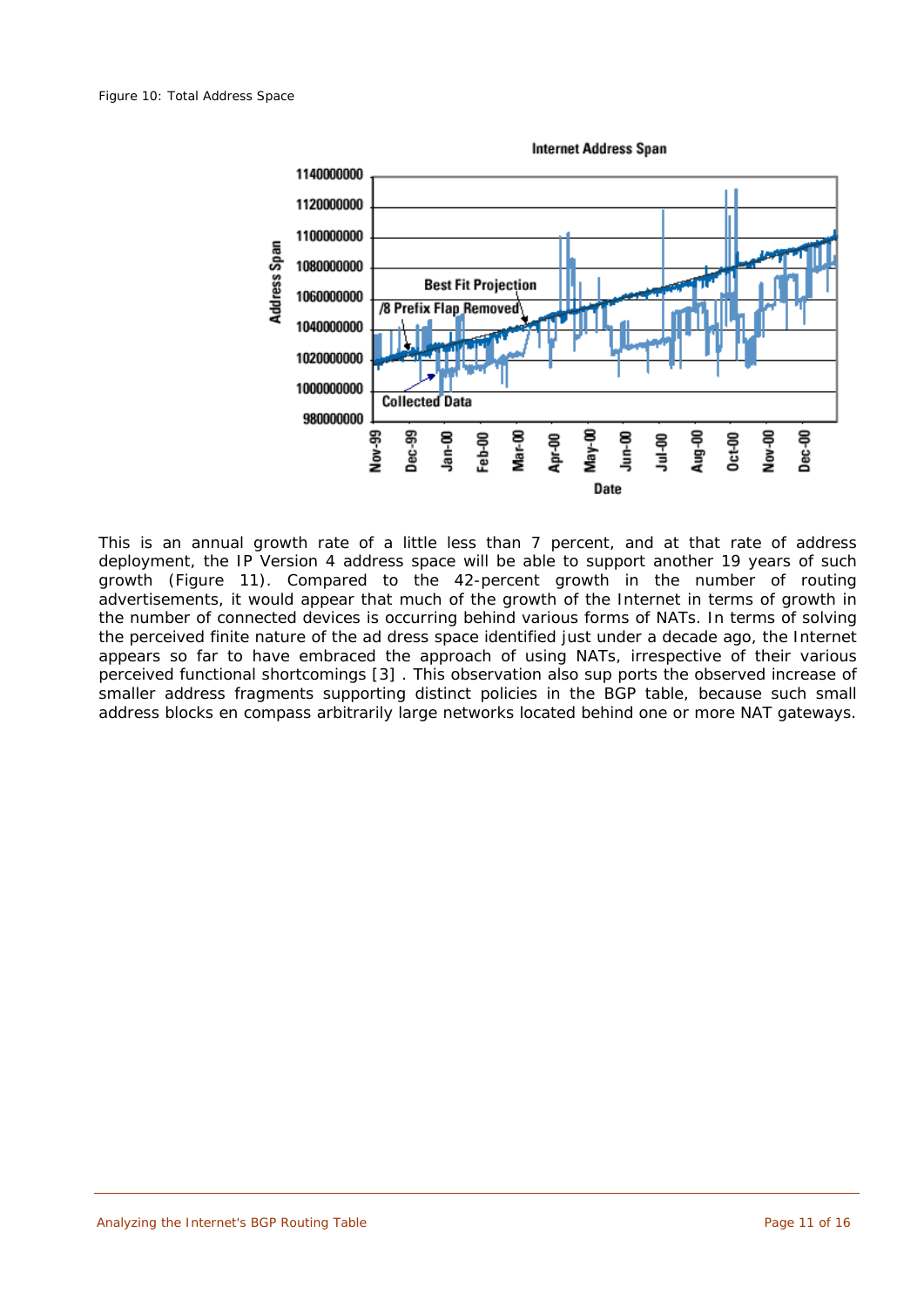

#### **Anomalies**

A common space such as the inter-provider domain is not actively man aged by any single entity, and various anomalies appear in the routing table from time to time. One notable event occurred in late 1997, when some large prefixes were deconstructed into a massive set of /24 prefixes and this set was inad vertently passed into the inter-provider BGP domain. The BGP table graphs show a sudden upswing in the number of routing table entries from 50,000 entries to about 78,000 entries. It could have been higher, except that a commonly used routing hardware platform at the time ran into table memory exhaustion at that number of table entries, and fur ther promulgation of additional routing entries ceased. Numerous other anomalies also exist in the table, including the presence of a /31 prefix and several hundred /32 prefixes.

Although many of these anomalies can be attributed to configuration errors of various forms, the underlying observation is that there are no universally used strong filters on what can broadcast into the BGP routing space. Considering the distributed nature of this table and the critical role that it plays in supporting the global Internet, this can be considered a significant current vulnerability. One potential response is to make more use of authentication measures. A validity check could be a precondition to accepting any route advertisement, allowing the receiver of the advertisement a means to check that the origin AS intended to advertise this route. This would create greater resiliency against inadvertent leaks of large sets of advertisements into the broader interdomain space. It would also improve the resiliency of the BGP domain against some forms of deliberate attack.

#### **Conclusions**

There are strong parallels between the BGP routing space and the condition commonly referred to as "The Tragedy Of The Commons." The BGP routing space is simultaneously everyone's problem, because it impacts the stability and viability of the entire Internet, and no one's problem, in that no single entity can be considered to manage this common resource.

In other common resource domains, when the value of the resource is placed under threat because of damaging exploitative practices, the most typical form of corrective action is through the imposition of a consistent set of policies and practices intended to achieve a particular outcome. The vehicle for such an imposition of policies and practices is most commonly that of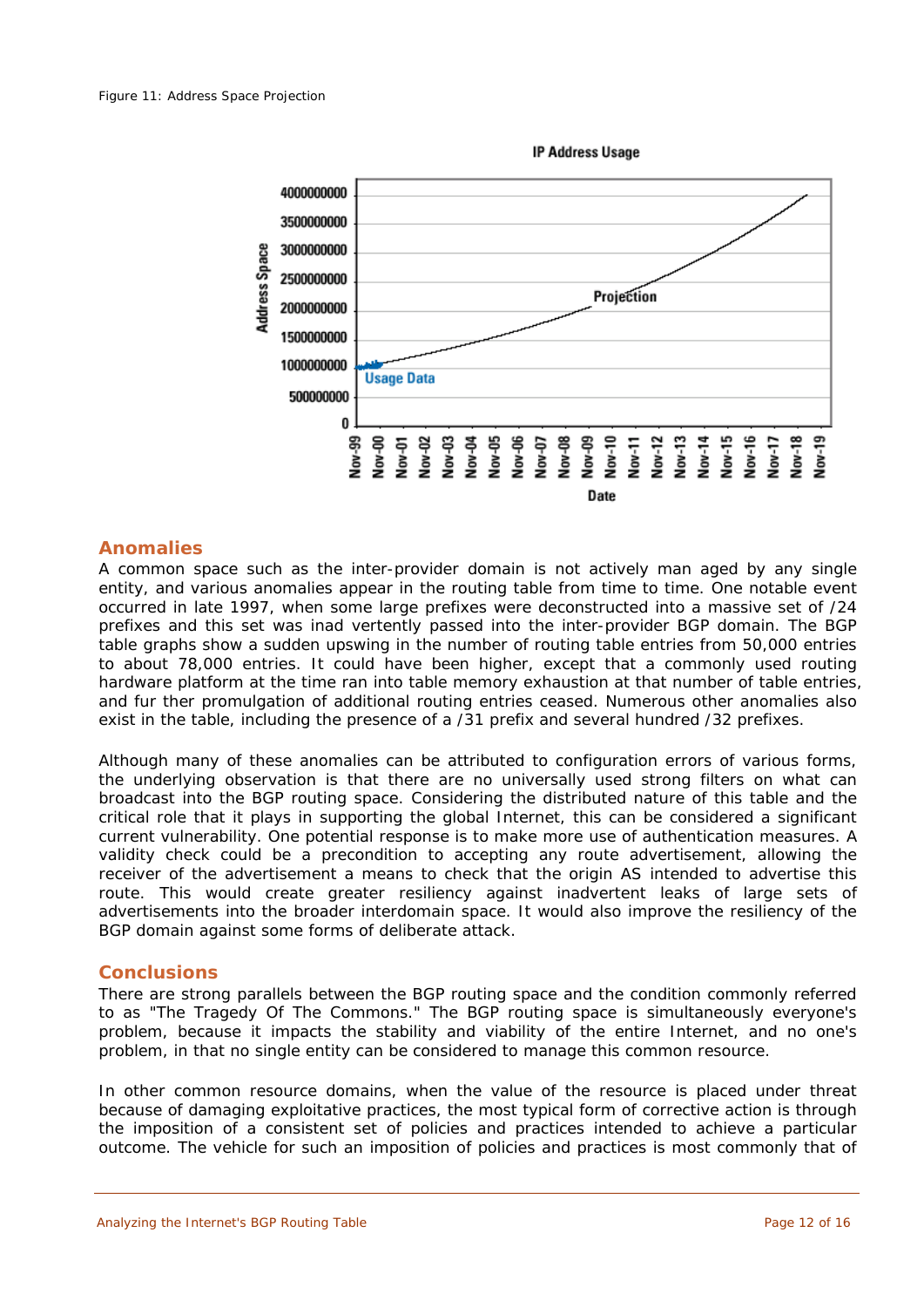regulatory fiat. In a globally distributed space such as the BGP table, it is a challenging task to identify the source and authority of such potential regulatory activity.

#### **Multihomed Small Networks**

It would appear that one of the major drivers of the recent growth of the BGP table is that of small networks multihoming with numerous peers and numerous upstream providers. In the appropriate environment where numerous networks are in relatively close proximity, using peer relationships can reduce total connectivity costs, as compared to using a single upstream service provider. Equally significantly, multihoming with numerous upstream providers is seen as a means of improving the overall availability of the service. In essence, multihoming is seen as an acceptable substitute for upstream service resiliency.

This has a potential side effect: When multihoming is seen as a preferable substitute for upstream provider resiliency, the upstream provider cannot command a price premium for proving resiliency as an attribute of the provided service, and, therefore, has little incentive to spend the additional money required to engineer resiliency into the network. The actions of the multihomed network clients then become self-fulfilling.

One way to characterize this behavior is that service resiliency in the In ternet is becoming the responsibility of the customer, not the service provider.

In such an environment resiliency still exists, but rather than being a function of the bearer or switching subsystem, resiliency is provided through the function of the BGP routing system. The question is not whether this is feasible or desirable in the individual case, but whether the BGP routing system can scale adequately to continue to undertake this role.

#### **A Denser Interconnectivity Mesh**

The decreasing unit cost of communications bearers in many part of the Internet is creating a rapidly expanding market in exchange points and other forms of inter-provider peering. The deployment model of a sin gle-homed network with a single upstream provider is rapidly being supplanted by a model of extensive interconnection at the edges of the Internet. The underlying deployment model assumed by CIDR as sumed a different structure, more akin to a strict hierarchy of supply providers. The business imperatives driving this denser mesh of inter connection in the Internet are irresistible, and the casualty in this case is the CIDR-induced dampened growth of the BGP routing table.

## **Traffic Engineering via Routing**

Further driving this growth in the routing table is the use of selective ad vertisement of smaller prefixes along different paths in an effort to undertake traffic engineering within a multihomed environment. Al though considerable effort is being undertaken to develop traffic engineering tools within a single network using Multiprotocol Label Switching (MPLS) as the base flow management tool, inter-provider tools to achieve similar outcomes are considerably more complex when using such switching techniques. At this stage, the only tool being used for interprovider traffic engineering is that of the BGP routing table, further exacerbating the growth and stability pressures being placed on the BGP routing domain.

The effects of CIDR on the growth of the BGP table have been out standing, not only because of their initial impact in turning exponential growth into a linear growth trend, but also because CIDR was effective for far longer than could have been reasonably expected in hindsight. The current growth factors at play in the BGP table are not easily sus ceptible to another round of CIDR deployment pressure within the operator community. It may well be time to consider how to manage a BGP routing table that has millions of small entries, rather than the ex pectation of tens of thousands of larger entries.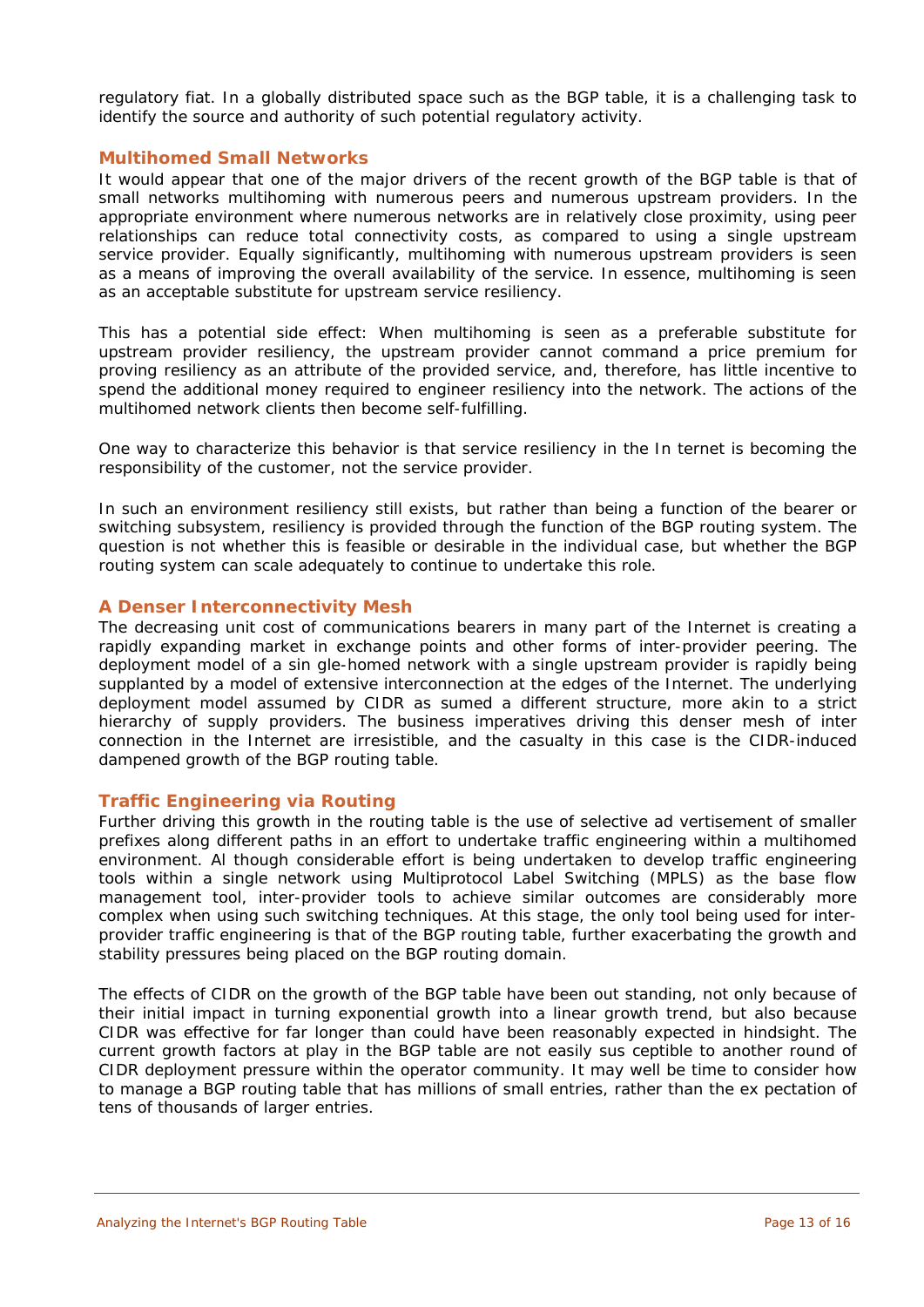We started this journey over ten years ago when considering the scaling properties of addressing and routing. It is perhaps fitting that we tie the two concepts back together again as we consider the future of the BGP inter-provider routing space. The observation that the BGP growth pressures are largely due to an uptake in multihoming and the associated advertisement of discrete connectivity policies by increasingly smaller networks at the edge of the network has a corollary for address allocation policy. In such a ubiquitous environment of multihomed networks, we will also need to review how address blocks are allocated to network providers, because the concept of provider-based address allocation that assumes a relatively strict hierarchical supply structure is becoming less and less relevant in today?s Internet.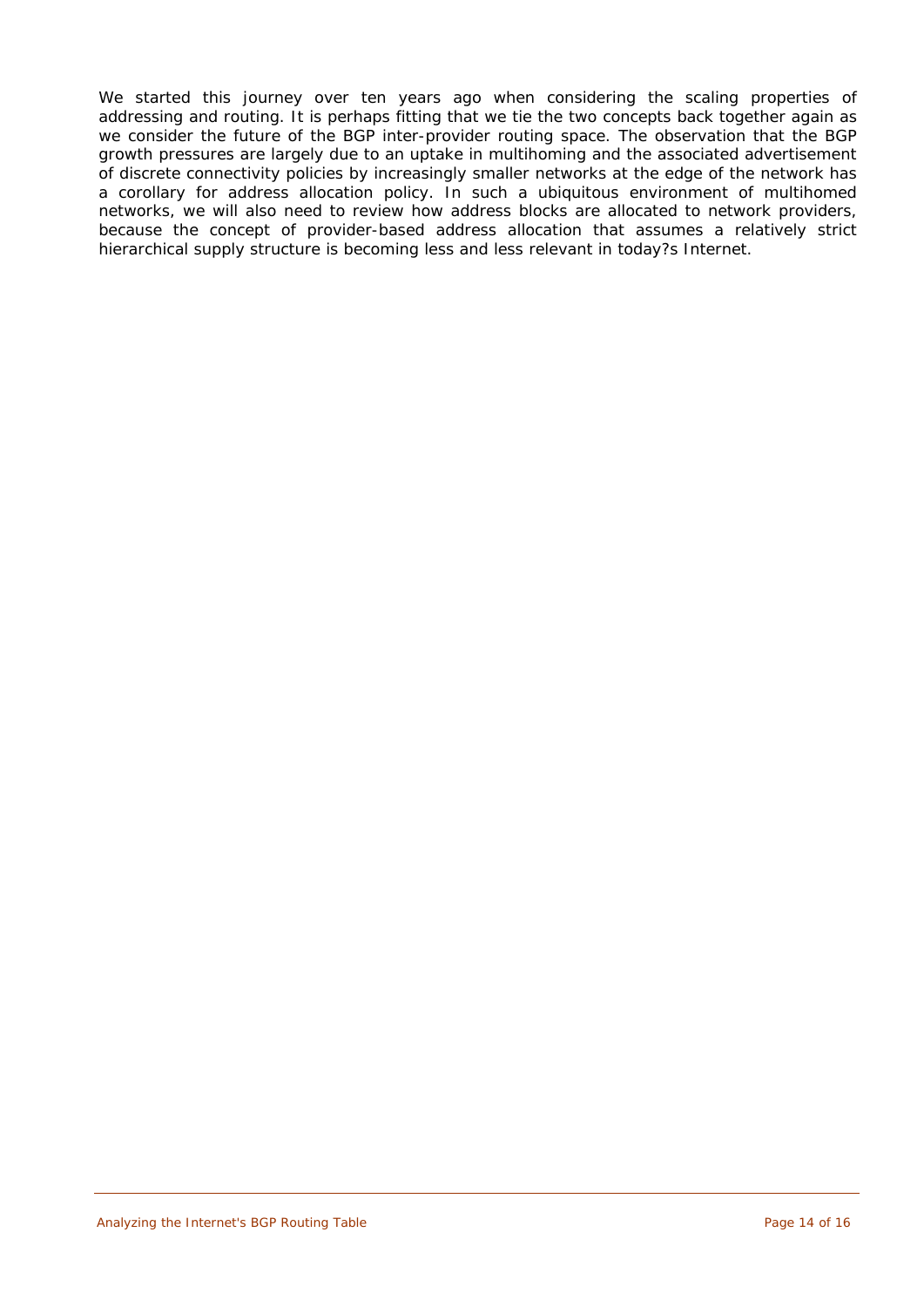# **References**

- [1] D. Clark, L., Chapin, V. Cerf, R. Braden, R. Hobby, "Towards the Future Internet Architecture," RFC 1287, December 1991.
- [2] V. Fuller, T. Li, J. Yu, and K. Varadhan, "Supernetting: an Address Assignment and Aggregation Strategy," RFC 1338, June 1992.
- [3] T. Hain, "Architectural Implications of NAT," RFC 2993, November 2000.
- [4] T. Bates, "The CIDR Report," updated weekly at: [http://www.employees.org/~tbates/cidr-report.html](http://www.employees.org/%7Etbates/cidr-report.html)
- [5] E. Chen, Y. Rekhter, "BGP Support for Four-Octet AS Number Space," work in progress, currently published as an Internet Draft: draft-chen-as4bytes-00.txt, November 2000.
- [6] "BGP Table Report" updated hourly at<http://www.telstra.net/ops/bgp>
- [7] C. Labovitz, A. Ahuja, "The Impact of Internet Policy and Topology on Delayed Routing Convergence?Update to This Work," ISMA Winter 2000 Workshop, CAIDA, December 2000.
- [8] Peter Lothberg, personal communication.